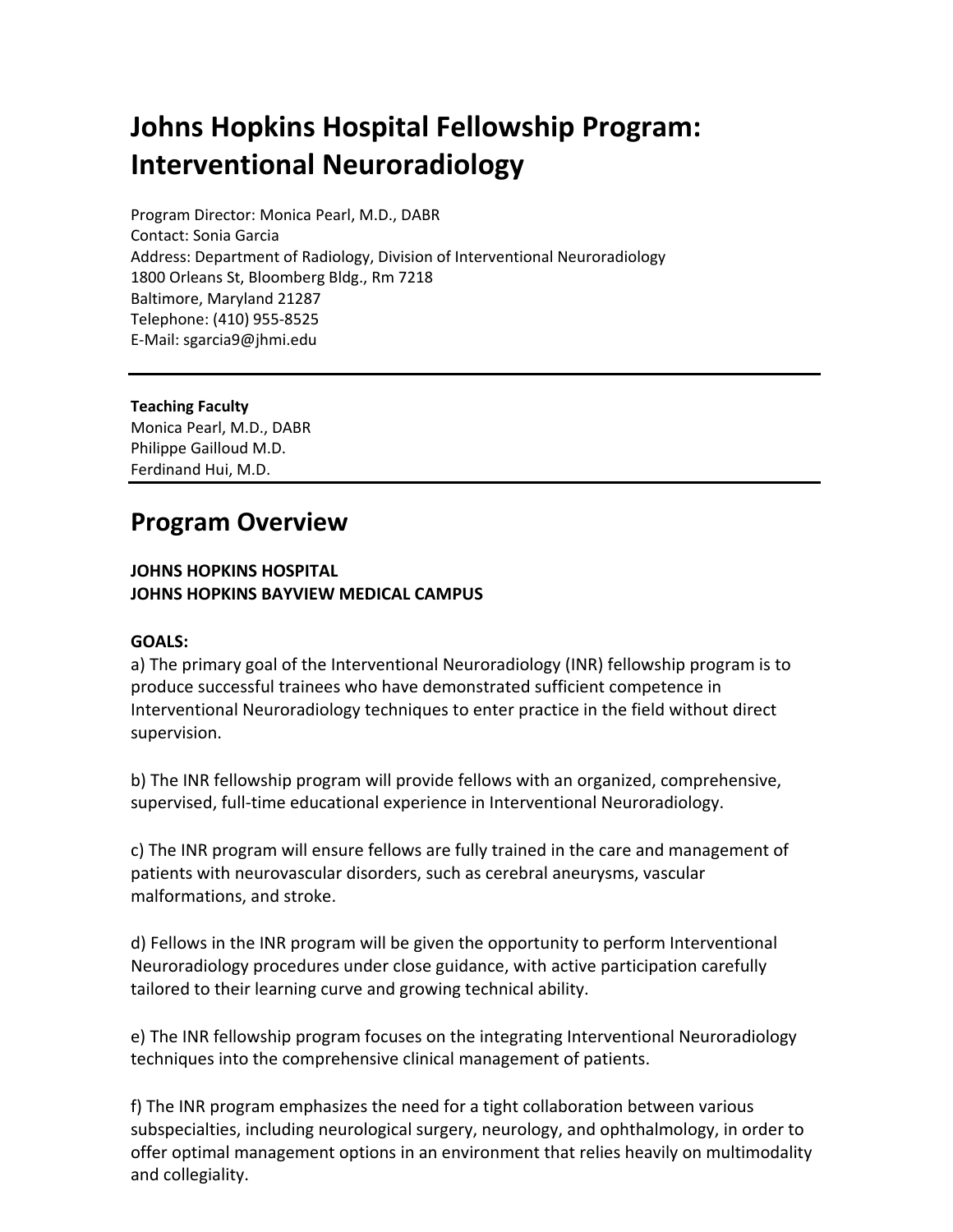### **OBJECTIVES:**

The INR program will train fellows in the following objectives; by the end of the fellowship program fellows will be competent in the following objectives:

# **Patient Care:**

a) INR fellows will be instructed in the respective risks and benefits of the procedures they perform, and will initially observe consent processes led by attending physicians.

a) The fellow will serve as consultant under the supervision of INR practitioners to ensure that appropriate standards of care and concern for patient welfare are strictly maintained.

b) The diversity of illnesses within the patient population allows fellows to participate in, and personally perform and analyze, a broad spectrum of endovascular procedures, from which broad experience in Interventional Neuroradiology therapy can be obtained.

c) Fellows will make daily rounds with the Interventional Neuroradiology faculty members during which patient management decisions are discussed and made.

d) As the INR fellow's ability to lead a consent process and family conferences independently is adequate, they will perform these duties autonomously. The presence of an attending physician during at least part of the consent process remains, however, mandatory.

# **Medical Knowledge:**

a) INR fellows will be trained to:

- o adequately interpret relevant imaging studies
- o evaluate indications for neuroendovascular therapy
- o establish a treatment plan for neurovascular conditions commonly encountered in clinical practice.
- b) INR fellows will be trained to perform the following procedures independently:
	- o diagnostic cerebral and spinal angiography
	- o superselective intracranial microcatheterization
	- o intra‐arterial drug administration (such as tPA)
	- o embolization of head and neck lesions (such as vascular malformations or tumors, hemorrhages)
	- o embolization of spine tumors prior to surgery
	- o percutaneous vertebroplasty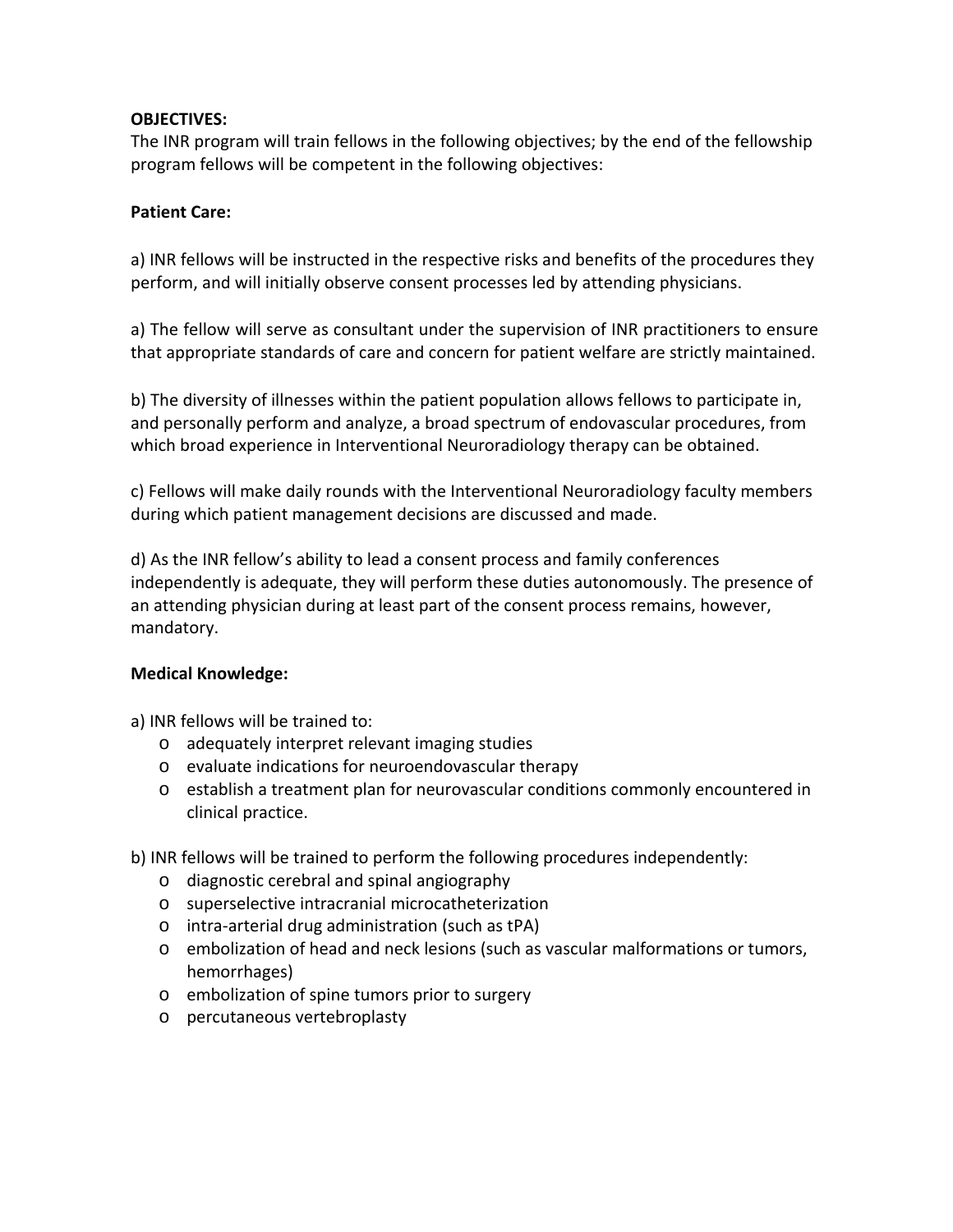- d) INR fellows will be expected to attend:
	- o INR posted journal club meetings
	- o the Interventional Neuroradiology hosted weekly Neurovascular conference
	- o Neuroradiology hosted CORE curriculum conference
	- o morning work rounds
	- o attending rounds
	- o Grand Rounds
	- o their choice of national conventions/conferences, such SIR

#### **Communication:**

a) INR fellows will be encouraged to actively interact with patients and relatives in the presence of an attending physician.

b) INR fellows will be able to provide patients and their relatives with clear and honest information about diseases and treatments, and obtain informed consent in an informative, ethical, and respectful way.

c) INR fellows should be able to discuss treatment indications and plans with referring physicians. This requirement implies a basic understanding of common therapeutic alternatives that will be gained through daily interactions with physicians from other subspecialties, as well as from weekly multidisciplinary neurovascular case conferences.

d) Close guidance of INR fellows at every stage of patient management will be provided. The fellow's degree of autonomy will be progressively increased as they build their ability to run the service independently, based on individual skills and progress.

e) The INR learning process and skill building will be discussed informally on a daily basis after completion of the clinical duties, and reviewed every 3 months during formal evaluation.

f) Throughout the INR program, a table of the catalog of objectives is reviewed during every fellow evaluation, to help document the rate and areas of progress, and identify specific needs of every fellow.

#### **Professionalism:**

a) The INR fellow is expected to communicate to patients with compassion, integrity and respect, regardless of race, or social or economic background.

b) The INR fellow is expected to respect the contributions of other members of the program, teaching staff and other health care team members the fellow may come into contact with.